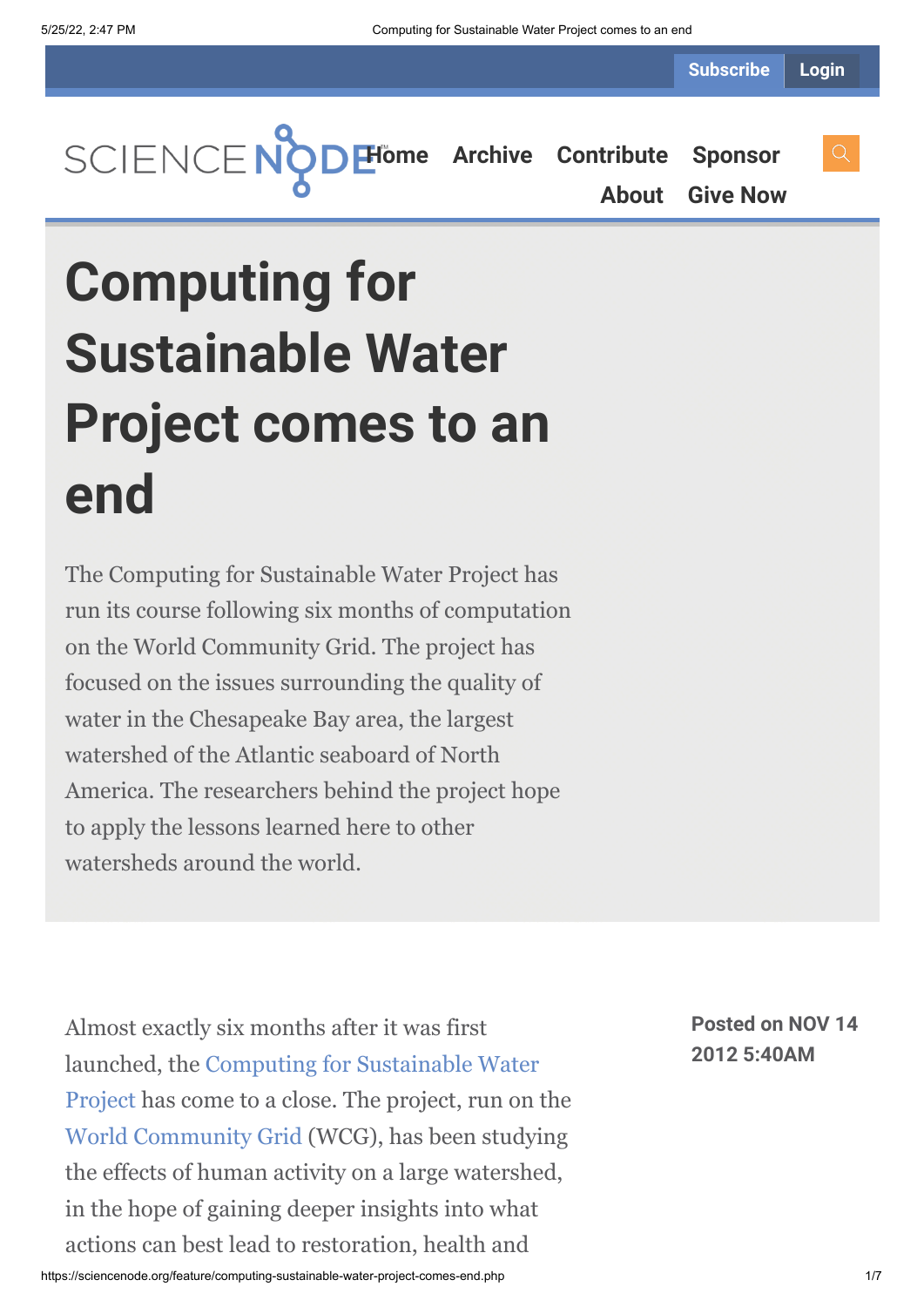

Chesapeake Bay is the largest estuary in the US. Image courtesy eutrophication&hypoxia, Flickr.

sustainability of the resource. The specific watershed investigated was the Chesapeake Bay area, which at 64,299 square miles (166,530 square kilometers) is the largest watershed of the Atlantic seaboard of North America. However, the investigators hope to be able to apply that which is learned from this project across the globe to other regions facing challenges of sustainable water.

Despite being an abundant resource, over 1 in 6 of the world's people currently lack access to clean, safe water. And, the problem is becoming even more critical as the global proportion of people living in dense urban environments rises. A complex set of interrelated forces, including human



**[Andrew Purcell](https://sciencenode.org/author/andrew-purcell.php)** European editor

**Share this story**



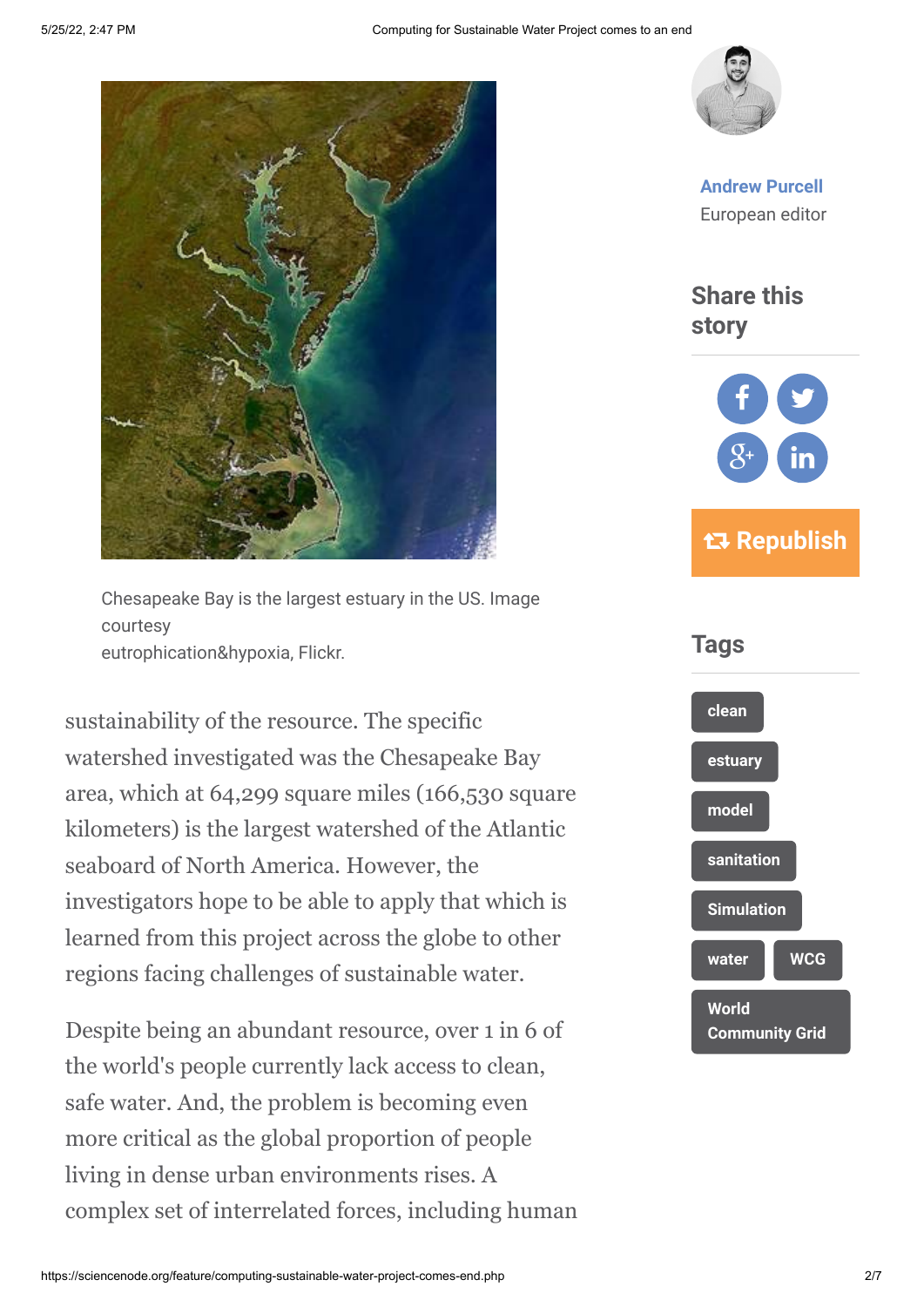activities which degrade the quality of available water, makes the problem difficult to address, much less to solve effectively via coordinated policy.

The Chesapeake Bay was an ideal system to study, explain the researchers. Like many estuaries worldwide, it is under increasing stress from nutrient run-off from the land surface. The subsequent degradation of the water quality is not only having a major impact on local ecosystems, but it is also affecting the lives the nearly 17 million people living within the watershed. In 2009, US president, Barack Obama issued an executive order mandating that action be taken to mitigate the impact of nutrient run-off on the bay. Many solutions to the problem have been put forward, but none have been tested in the field on such a large scale. The Computing for Sustainable Water Project tests many of these proposed solutions - or 'best management practices' - though a 20-year simulation model.

"We are looking at whether or not various best management practices currently in use by governments will be effective in the long run for reducing the load of nitrogen, phosphorous, and sediment that is reaching the Chesapeake Bay from municipalities and agricultural areas and causing a [decline in the health of the Bay," explains Gerard](http://www.sys.virginia.edu/people/gpl.html) Learmoth, the lead researcher on the project, in a [University of Virginia](http://www.virginia.edu/)[video.](https://www.youtube.com/watch?feature=player_embedded&v=LAzkdo8Wvrk)"We hope that what we learn can not only help restore the health of the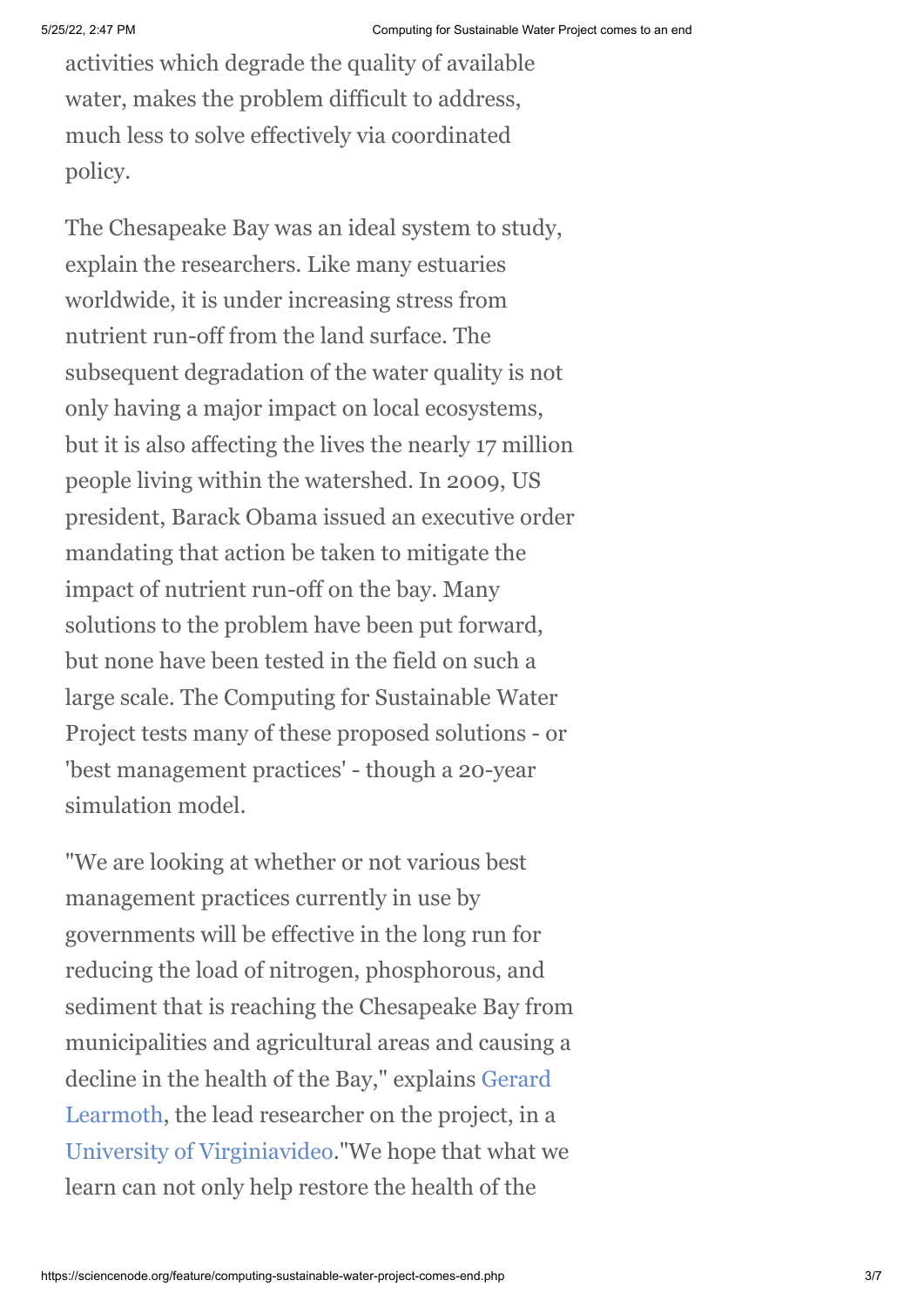Bay, but also sustain it for future generations," he adds.

The model run on the WCG was actually based on a participatory simulation game created by the researchers three years earlier. The game, simply called '[The UVA Bay Game',](http://www.virginia.edu/baygame/) was launched to coincide with [Earth Day 2009](http://www.earthday.org/campaign/earth-day-2009-green-generation%E2%84%A2) and incorporates both natural elements and human activity. Originally, players could adopt the roles of crop farmers, land developers, watermen, and assorted regulators. However, the game has been updated several times since its initial release to add more roles, as well as to improve graphics and realism.

## The World Community Grid

The World Community Grid, often simply abbreviated to 'WCG', is an attempt to create the world's largest public computing grid. The WCG is funded and operated by [IBM](http://www.ibm.com/us/en/) and will turn 8 years old later this week. The WCG specifically seeks to help scientists tackle problems which will benefit humanity. Current projects being run on the grid include: ['](http://www.worldcommunitygrid.org/research/sn2s/overview.do)[Help Conquer Cancer](http://www.worldcommunitygrid.org/research/hcc1/overview.do)[', 'Say No to](http://www.worldcommunitygrid.org/research/sn2s/overview.do) [Schistosoma' and 'The Clean Energy](http://www.worldcommunitygrid.org/research/cep2/overview.do) Project'. The WCG currently has over half a million members, who have collectively contributed over half a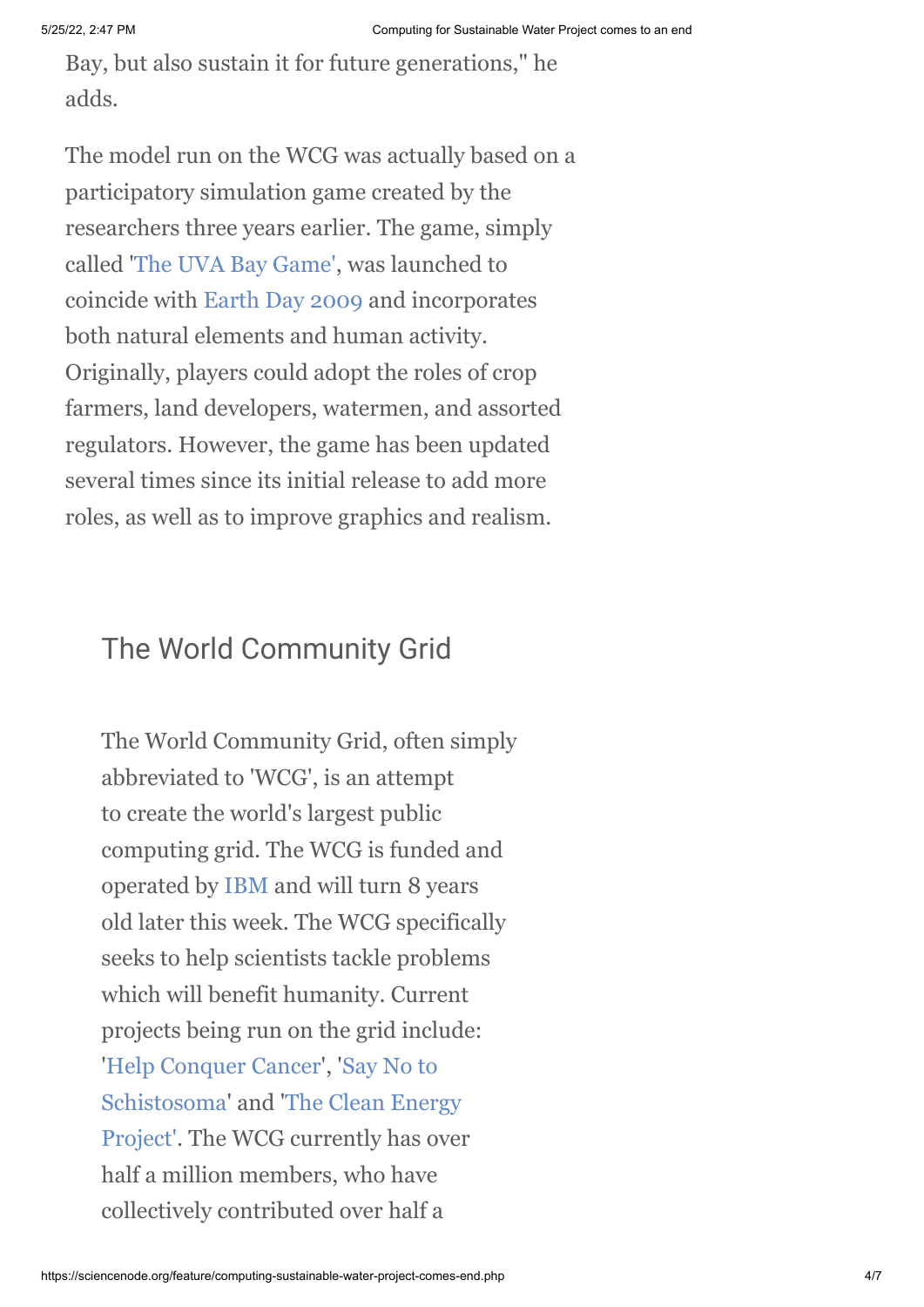million years of computing time to projects run on the grid.

The game primarily functions as a learning platform for conveying the issues of complex watershed behavior and management. And, building on its success, the University of Virginia researchers decided to investigate the underlying simulation model - highly aggregated in the game and develop a much more detailed, simulation-only model. However, it soon became apparent that such a model would require a significant increase in computing capacity to execute.

Learmoth says: "The WCG is the only computing resource that could handle a project of this size. We estimated that it would take some 90 calendaryears to perform these experiments on our university computing grid. In all, we submitted approximately 19,232,000 experiments consuming an average of about 90 minutes of CPU time per experiment. The first experiments had longer run times. Then we fine-tuned the code with IBM's help to accelerate the runtimes. And, as is usually the case with WCG projects, a number of runs needed to be re-run for various reasons. Thus, we are looking at approximately 4,173 years total CPU time donated by WCG members."

The next step is for the researchers to analyze the results generated during the project. This could take at least 6-12 months, explains Learmoth. He and his colleagues hope to discover which public policies might affect watershed health, publish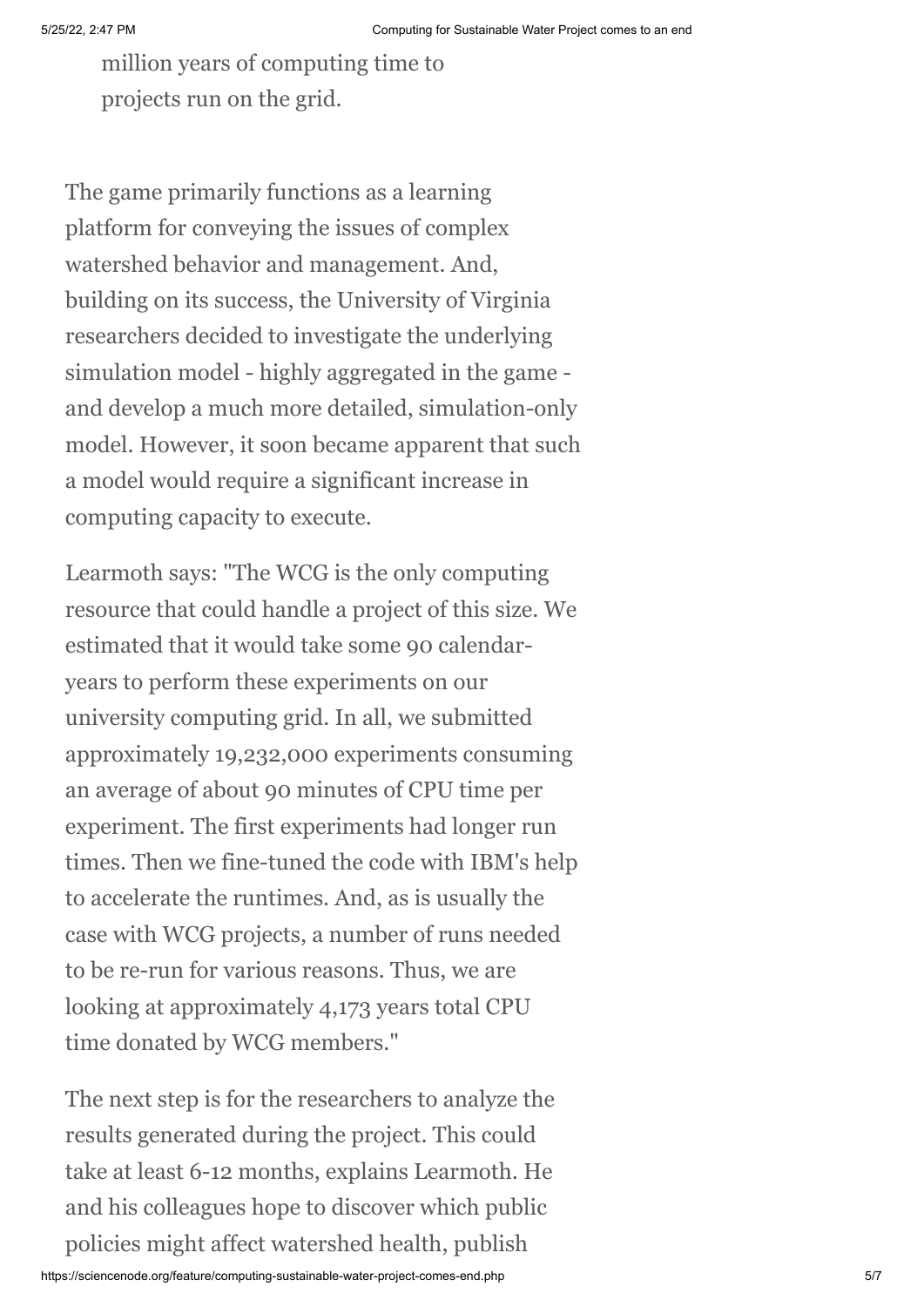these findings and possibly apply them to other important watersheds around the world. "We always intended to use this same simulation approach in other parts of the world with similar [challenges," explain the researchers in a post](http://www.worldcommunitygrid.org/forums/wcg/viewthread_thread,33880) thanking contributors to the project. "In fact, the UVa [University of Virginia] Team has visited a number of countries already to explore the opportunity to customize the CFSW [Computing for Sustainable Water] simulation model for their regions."